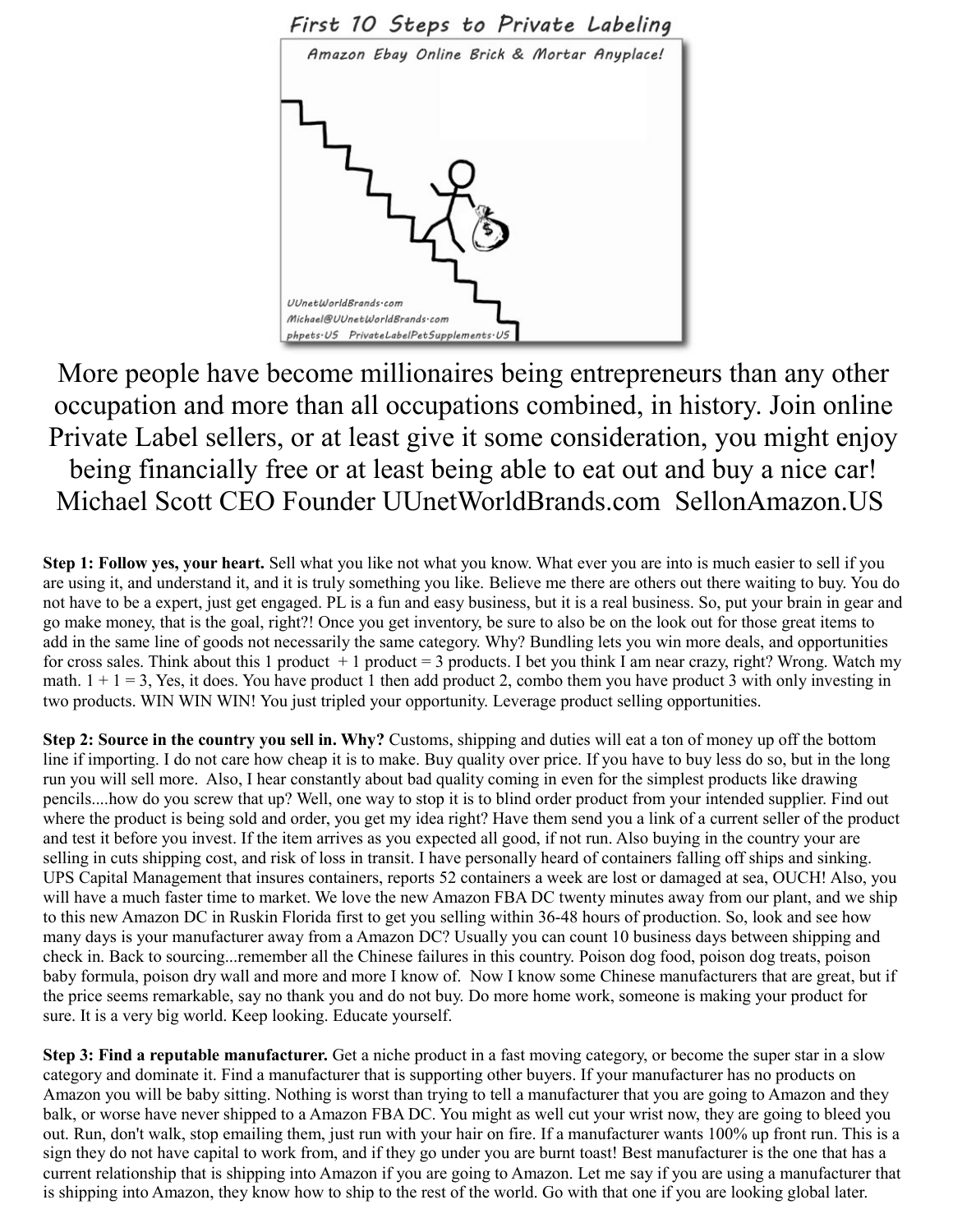**Step 4: Research the market. Is the product selling?** What are the sell through rates and speed of sales for the product and seller you are tracking. Track your intended competition. More time you spend here the better your chances for success. It is not unusual to change your mind at least 5 times before you are focused on a product. For sure, never arbitrage a product that is on the way out. You will have returns up the well, you know. Why? Because a lot of manufacturers recycle the UPC codes. So, you are selling some product without all the features of the new product that is just out and it has the same UPC code, you are going to fail big time. Technically you are selling a close out or worse a end of life product. Hope you like a lot of junk, you just got 99% returned to you and you paid shipping or disposal fees to Amazon. Amazon dumps some cool stuff. Amazon should have a garage sell and sell you and I all those cool things I want, and don't mind if it is two generations old. I always say to buyers buy a new UPC code or if you really want to protect yourself or go the FNSKU route. Life is good! Use the Amazon FNSKU coding system, it is free.... yippie Amazon and this is about the only thing free from Amazon. There are some awesome training videos now free on the Seller Central back end, watch as many as you can. Amazon wants you to be wildly successful. Just know that the FNSKU is Amazons and not yours. Don't try the FNSKU idea on Ebay or the other 5 market places around the world. The other market places have zero idea what that alpha number is since it does not follow the rest of the world order. You can FNSKU on AMZ and UPC on the rest easily. I think inside Amazon there is a comedy programmer that invented the FNSKU. I am sure it stands for Funny Number Selling Kode Uidiot. If you need to buy a "legal UPC code" cheap, I will be happy to steer you to a place on the net where we buy all of ours, good legal ones, did I say cheap, yea like goofy cheap. Remember you own the UPC code. Also FNSKU stops those evil store shoppers trying to screw with your selling price. They cant find it anyplace. UPC code you compete with everyone that has the same number and Amazon serves you up against your competition with every click of the mouse.

**Step 5: Are you bank rolled? You might need Ubernomics.** If you are scrimping, stop, wait, and come back to this idea when you have a bank roll. Go drive Uber and make extra money fast so you can get going. Where does the money go? You need production money, marketing money, advertising, shipping, and enough inventory to give away 100 to 300 pieces. Do not max out your credit cards, if that is the plan, stop, wait, and be cash rich not credit poor. If you think you are not giving away one product, because this is your Uber money and this is America. Well you just failed selling on Amazon 101. One great thing about selling and making money in America. Everyone has the right to go broke or be successful. You just picked option one. Go back to the starting line again. You might need a professional SEO expert, for Amazon, yes, not for Google. Also a professional launch company could be necessary if you are not moving product. If you are not in a position to do this financially, then go the arbitrage route and make a ton of money fast. No do not go buy products and sell them on AMZ, go to directly to Ebay and pull products you never have to buy from AMZ and get paid fast and quick from Ebay using the Paypal system, leverage up Ebay, and take from AMZ. You can clear \$100K a year full time doing this and never own anything. I know. This is legal folks and you can control \$200,000++ of name brand products without ever buying them or seeing them, or shipping them. Arbitrage is the way to make cash with zero risk, but it is more full time the more you list.

**Step 6: Get it right, now, not later.** Set up your AMZ Seller Central account and test it. Learn how to price, market, watch videos, call for help, yes Amazon will pick up the phone. Now let me warn you, call Amazon 50 times on the same topic the odds are you will get 25 different answers. So, before you call make really sure you even understand your question. Take a moment and write it down. Then repeat it to someone, even a parrot! If you cannot make out what you are asking, how is the voice on the other end of the phone going to know? Patience is a virtue here. Get off your butt, and sit in front of your computer for hours learning the Seller Central account and settings. If you do not spend time learning the system you will sell little to nothing, yeap a big fat ZERO. Get engaged in your business, you got this far, do it. My first time in the Seller Central area was like way overwhelming, and painful, damn intimidating, but after about twenty hours on the board, I can make that thing sell and make money. Walk before you run, but run to the Seller Central account don't run away. Everyone I know that is on Amazon went through this, welcome to pain and suffering 101. If a monkey can fly a space craft, you can fly Amazon. No doubt about it. You got this and it is a "WE" thing here.

**Step 7: Launch week! Live and breath it, show time baby!** This is your new business, how exciting. The most successful sellers we have are doing this full time, or at least after work for several hours. Let it consume you. Set sales goals. Buy advertising inside the Amazon ecosystem, boost sales, forget Google pay per click unless you have a external web site. You do not need a web site. Have a plan for your business, and execute. To start out try to hit these numbers and watch what happens. 1 sell a day in 2 weeks. 5 sales a day in 30 days, 10 sales a day in 60 days, and 35 sales a day in nine months. Man, cash is rolling in. Try to include free shipping to win the buy box if you have competing products. Sell at a loss to get on page one, and generate reviews, then sneak attack, slowly raise prices. Do not set a artificial high price showing a mark down. Amazon is kind enough to take your artificial high price and make you pay points in real money. Instead bomb the pricing floor, because net wise you just made more than the normal way people think. Make coupon codes, email every person on the planet you know. Get some marketing tools, and call everyone that buys a product from you. Leave voice mail, but call them, or text them if you are lazy. Few people have a home phone, so chances are you will hit them between the eyes, don't pander them daily, please, or Amazon is going to spank you. Someone will call Amazon and Amazon is not going to be nice to you. Ever argue with your mother law, well think of Amazon as the Mother of all Mother in laws. Ouch if you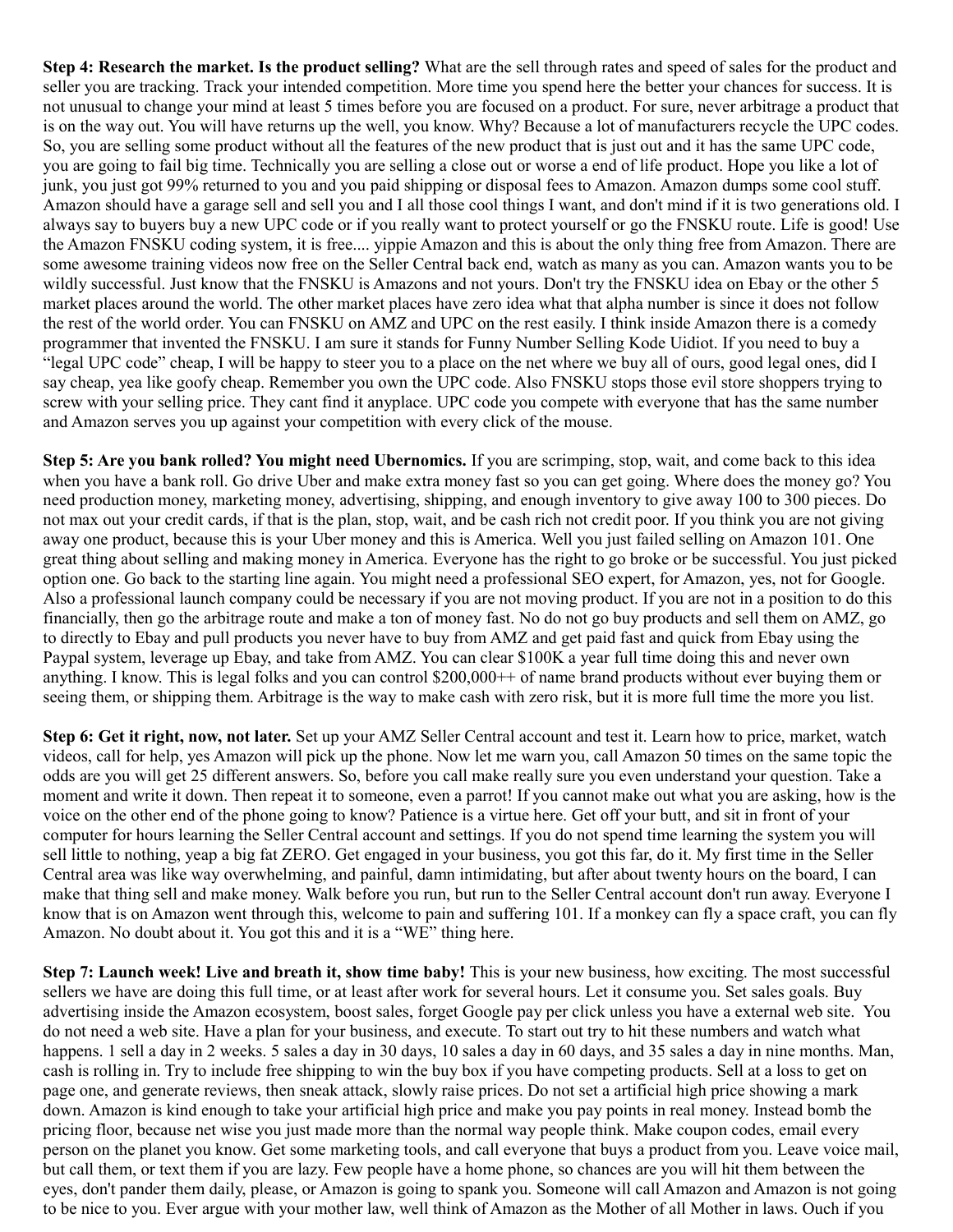cross her, and mess with her kid. More contact with your customers, more sales and reviews. Do not ever run out of inventory, never or you will sink instantly and the Amazon algorithm will flush your ranking like a gold fish in the toilet. Down you go, hard work, money, everything.........you are drowning now. It will take three months to even get close to where you were. Buy inventory if you are selling, if not dump it. Our golden rule is if you hit 300 pieces in inventory depending on the product you are late in ordering. Do not ever never delay your buying to replenish inventory. Unplanned things can happen at the manufacturing level.

**Step 8: Marketing SEO Advertising.** To really get a product moving if you are selling in a crowded space always check out the key words your competition is using. Play with the SEO settings, make sure you do this, or you might show up under some goofy not connected category. Example, you sell the best toilet bowl brushes on earth, but the SEO has you in toothbrushes. Yeap really, seen it. Wrong move. Google pay per click is D.O.A. within Amazon ecosystem. Save your money. Amazon advertising beats all. Our data shows if you are smart, \$1 invested = \$10 of revenue on average. So, simply put \$1,000 investment should equal \$10,000 in sales. OK, don't have \$1,000 a month, time to go drive Uber again till you are screaming out of the Amazon FBA DC's. If your sales are not moving upward every ten days, you are not engaged, or simply lazy. Give the results about 20 days to kick in, and it will kick in. If you are on Facebook offer up a squeeze page and a special offer. Push all those out of focus Facebookers to your Amazon listing, really, it works, stay at it. Again, here me say, the last thing you need at this point is a e-commerce web site. Stick to Amazon first, Facebook second. This will make you money. Last, get a free e-book to give away. I mean a good one, not some lame one, and then go to Fiverr.com and have a ebook cover made to sexy up your \$5.00 e-book. Buy a series for around \$15.00. Happy camper sales roll into town cash on board. Make sure you have publishing rights for your e-book, so you do not get sued.

**Step 9: Got bank?** Where is all that money going to go to work for you? Make sure you have a good, safe, and a real bank based in the USA, or use a international bank that is in your market country. The worse to deal with is Bank of America, followed by Wells Fargo in my opinion. Big banks have lost touch with entrepreneurs, unless you are in Private Banking and then oh yes they pick up your phone call, and charge you for it, hahah. Call the bank customer support numbers to see how long it takes to get to a person, ugh....Top three I recommend. #1 Everbank. The guys and ladies at Everbank are awesome. This is a virtual online bank, so anywhere in the world they are with you, but they do have brick and mortar mortgage banks around the USA. I have never ever been in a Everbank. I do not need to they are that good. Real people that really care no matter how much money you have in the account. We use the Foreign Currency account and have 11 currencies we deal in, plus regular biz checking, and I mean high interest checking, beats almost every other bank, and you can park your money in precious metals you dooms dayers. All on line, easy to use, great software. Second is PNC Bank. They have saved us a few times with nasty suppliers and we will stop the payment on the checks, like bang! Even if we see the funds are being in transit to the evil supplier. You need a bank on your side, not just being a customer of one. Everbank again has done some miracles, for us around the world. OK, number three is KeyBank they are good and will help you. All three here are on your side, but our favorite is Everbank. Also get a debit card and checking account with your account, not because your credit is shot, but because when Amazon wires in those nice fat paydays, you might want to pull it out at some ATM while you are vacationing in Monte Carlo, or write a check to your ex wife, (nope) or give it to your kid to use that is away at college. Nope never do that last one, because your kid is going to parrrttttyyyyy, on your dime. My kids know not to ask about Dads, Amazon money....never. Profit is not a dirty word, go ahead you might have more money than ever before, you need a great partner bank. If you are confused, read Step 9 again. Get a USA business address, if you need one, so your credit and debit cards will work to buy labels, packaging, printing and the rest. If you need a real USA business address I will send you to the "THE MAN" and get a real business address in the USA for cheap! Now your credit and debit cards will process and work. Sneaky!

**Last but not least Step 10: FBA vs FBM:** If you like to suffer with shipping, orders, and lower views of your product FBM is for you. Notice I just did a reverse negative take away, like Jordan! Also, note this is a easy way to test the waters, again if you have time. Every seller I know is in FBA mode. Why? Because they are professionally selling. I like FBM too, but you better be ready to work, if sells come in. FBM is great for small sellers, but professional money making hounds all eat at the FBA table. FBA is cruise control income. You can start out FBM and switch anytime to FBA. Note if you do not know it, and Amazon does not proudly tell you this, but it is hidden in the dark waters on your Seller Central account, FBA opens up to all those hungry mad hatter Amazon Prime customers. Get more eyeballs on your merchandise. Like 85 Million more potential buyers and counting. Every year Amazon Prime is growing faster than any other online business in the world, yes I said it ...W O R L D! Also Amazon will not say this, but I know for a fact the Amazon mathematical demon 5 algorithm as I call it, snakes around looking looking for FBA sellers to promote. Why? Amazon has a huge investment in extrapolating every way to make a dollar off your backside. Amazon has a very vested financial interest in seeing you sale anything and everything. We tested it. Sell it, Amazon makes money, Don't sell it Amazon makes storage money. Pack it and ship it Amazon makes money, gets returned, yes Amazon hit a home run you loser, you pay twice! No body can store, pack, ship, return, and service a customer like Amazon. Leverage Amazon technology, they give it to you for almost free, and a few tricks I know on how to win the Buy Box, and you my friend are not working for the man any more, and a new life is ahead. Call the Ferrari dealer, by mamma more shoes! Ready, set, go time!!